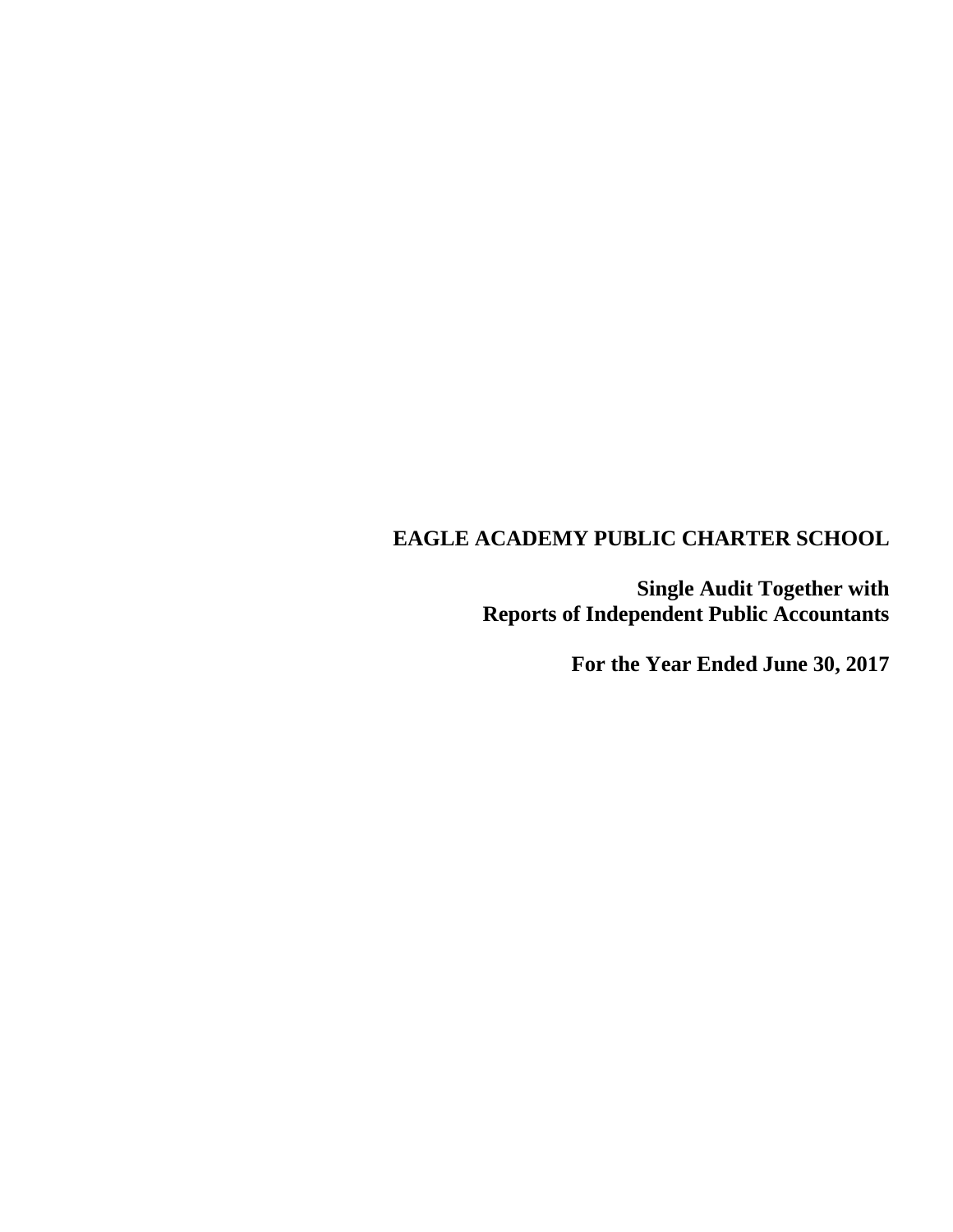

# **JUNE 30, 2017**

| <b>CONTENTS</b>                                                                                                                                                                                                                                |    |
|------------------------------------------------------------------------------------------------------------------------------------------------------------------------------------------------------------------------------------------------|----|
| <b>REPORT OF INDEPENDENT PUBLIC ACCOUNTANTS</b>                                                                                                                                                                                                | 1  |
| Report of Independent Public Accountants on Internal Control over Financial<br>Reporting and on Compliance and Other Matters Based on an Audit of<br>Financial Statements Performed in Accordance with Government Auditing<br><b>Standards</b> | 3  |
| Report of Independent Public Accountants on Compliance for Each Major<br>Federal Program and Report on Internal Control Over Compliance in<br>Accordance with the Uniform Guidance                                                             | 5  |
| Schedule of Expenditures of Federal Awards                                                                                                                                                                                                     | 8  |
| Notes to the Schedule of Expenditures of Federal Awards                                                                                                                                                                                        | 9  |
| Schedule of Findings and Questioned Costs                                                                                                                                                                                                      | 11 |
| Schedule of Prior Year Audit Findings                                                                                                                                                                                                          | 13 |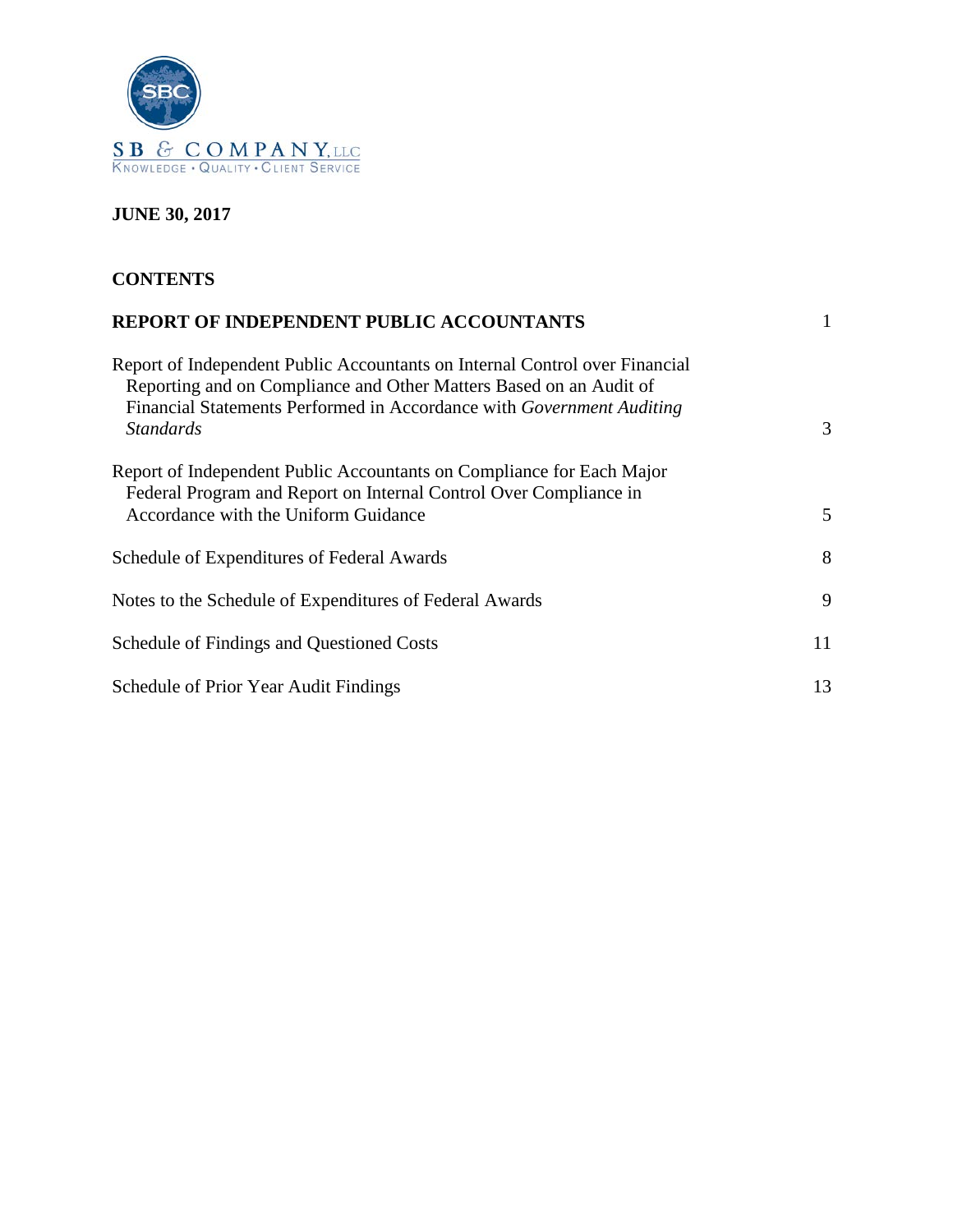

#### **REPORT OF INDEPENDENT PUBLIC ACCOUNTANTS**

The Board of Trustees Eagle Academy Public Charter School

#### **Report on the Financial Statements**

We have audited the statement of financial position of Eagle Academy Public Charter School (the School) as of June 30, 2017, and the related statements of activities and changes in net assets and cash flows for the year then ended, and the related notes to the financial statements.

#### *Management's Responsibility for the Financial Statements*

Management is responsible for the preparation and fair presentation of these basic financial statements in accordance with accounting principles generally accepted in the United States of America; this includes the design, implementation, and maintenance of internal control relevant to the preparation and fair presentation of financial statements that are free from material misstatement, whether due to fraud or error.

#### *Auditor's Responsibility*

Our responsibility is to express an opinion on these financial statements based on our audits. We conducted our audits in accordance with auditing standards generally accepted in the United States of America and the standards applicable to financial audits contained in *Government Auditing Standards* issued by the Comptroller General of the United States; and the auditing standards established pursuant to the District of Columbia School Reform Act, Public law No. 104-134, 110 Stat. 1321-121, 2204(C)(11)(B)(ix)(1996); D.C. Official Code 38-1802.04(ii)(B)(2001, as amended). Those standards require that we plan and perform the audit to obtain reasonable assurance about whether the financial statements are free of material misstatement.

An audit involves performing procedures to obtain audit evidence about the amounts and disclosures in the financial statements. The procedures selected depend on the auditor's judgment, including the assessment of the risks of material misstatement of the financial statements, whether due to fraud or error. In making those risk assessments, the auditor considers internal control relevant to the entity's preparation and fair presentation of the financial statements in order to design audit procedures that are appropriate in the circumstances, but not for the purpose of expressing an opinion on the effectiveness of the entity's internal control. Accordingly, we express no such opinion. An audit also includes evaluating the appropriateness of accounting policies used and the reasonableness of significant accounting estimates made by management, as well as evaluating the overall presentation of the financial statements.

We believe that the audit evidence we have obtained is sufficient and appropriate to provide a basis for our audit opinion.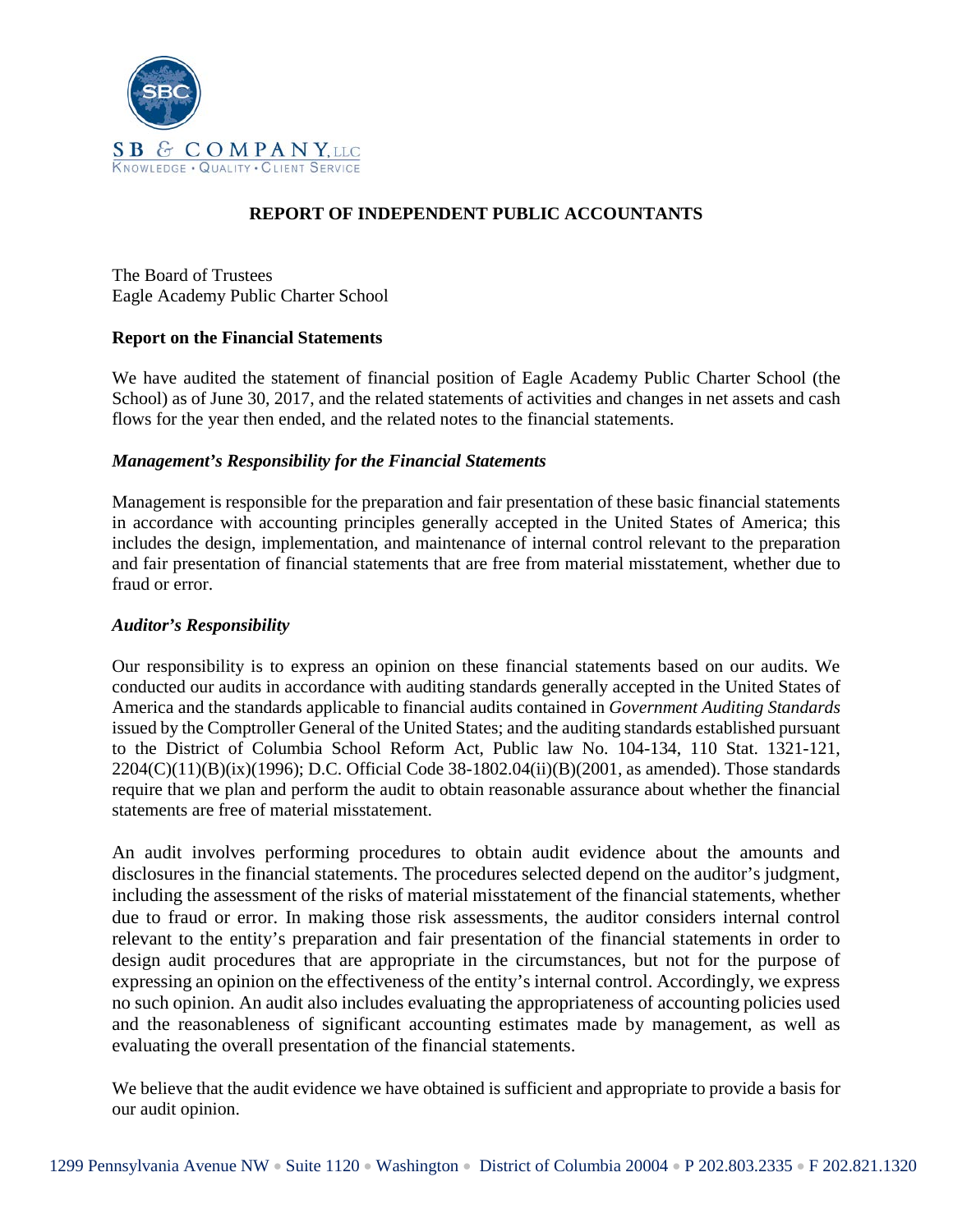

#### *Opinion*

In our opinion, the financial statements referred to above present fairly, in all material respects, the respective financial position of the School as of June 30, 2017, and the changes in financial position and, where applicable, cash flows thereof and the respective budgetary comparison for the general fund for the year then ended in accordance with accounting principles generally accepted in the United States of America.

#### *Other Matters*

Our audit was conducted for the purpose of forming an opinion on the financial statements as a whole. The accompanying Schedule of Expenditures of Federal Awards is presented for purposes of additional analysis as required by the Title 2 U.S. Code of Federal Regulations (CFR) Part 200, Uniform Administrative Requirements, Cost Principles, and Audit Requirements for Federal Awards (Uniform Guidance) and is not a required part of the financial statements. Such information is the responsibility of management and was derived from and relates directly to the underlying accounting and other records used to prepare the financial statements. The information has been subjected to the auditing procedures applied in the audit of the financial statements and certain additional procedures, including comparing and reconciling such information directly to the underlying accounting and other records used to prepare the financial statements or to the financial statements themselves, and other additional procedures in accordance with auditing standards generally accepted in the United States of America. In our opinion, the Schedule of Expenditures of Federal Awards is fairly stated in all material respects in relation to the financial statements as a whole.

#### **Other Reporting Required by** *Government Auditing Standards*

In accordance with *Government Auditing Standards*, we have issued our report dated December 6, 2017 on our consideration of the School's internal control over financial reporting and our tests of its compliance with certain provisions of laws, regulations, contracts and grant agreements, and other matters. The purpose of that report is to describe the scope of our testing of internal control over financial reporting and compliance and the results of that testing, and not to provide an opinion on the internal control over financial reporting or on compliance. That report is an integral part of an audit performed in accordance with *Government Auditing Standards* in considering the School's internal control over financial reporting and compliance.

Washington, DC December 6, 2017

SB+ Company, If C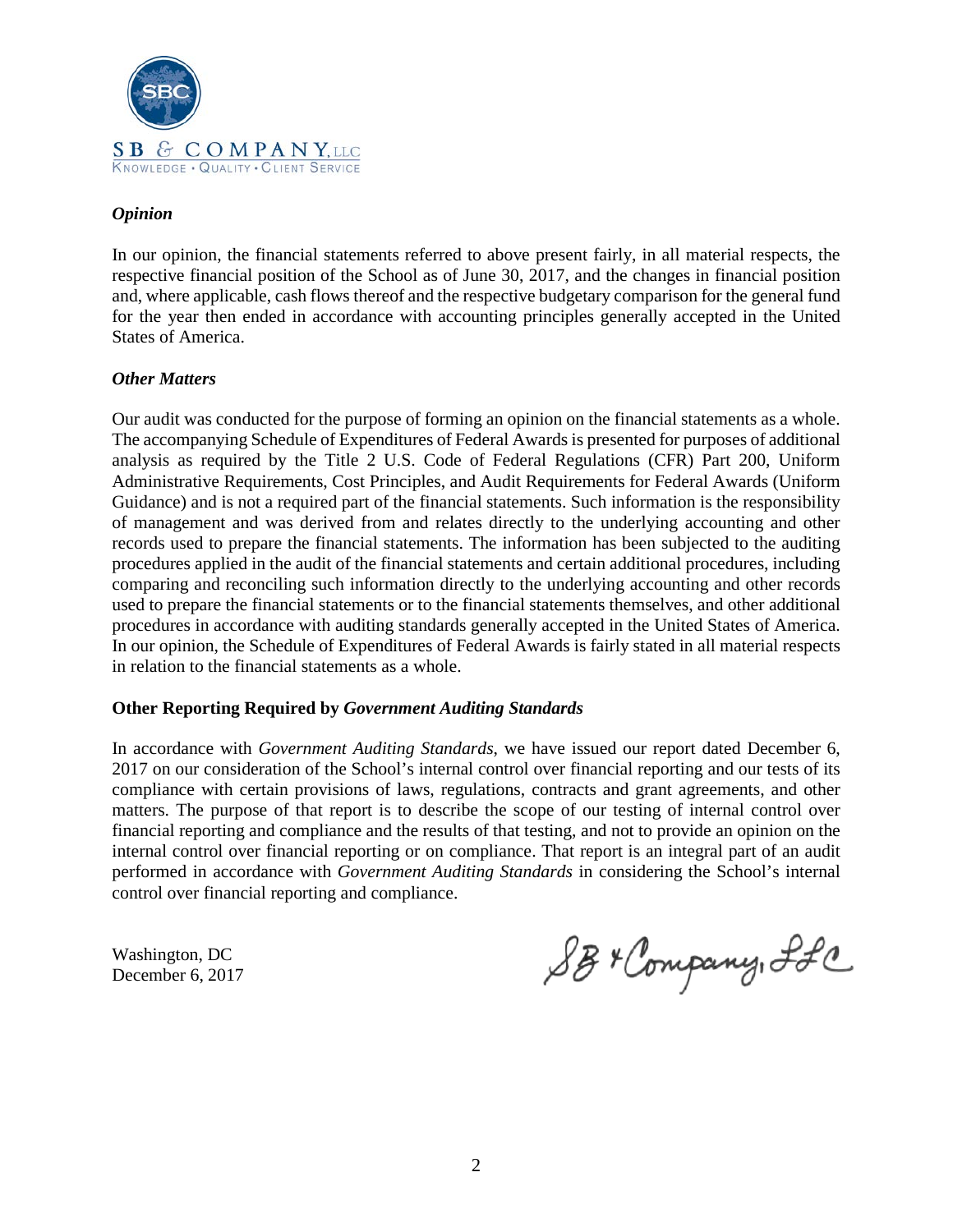

# **REPORT OF INDEPENDENT PUBLIC ACCOUNTANTS ON INTERNAL CONTROL OVER FINANCIAL REPORTING AND ON COMPLIANCE AND OTHER MATTERS BASED ON AN AUDIT OF FINANCIAL STATEMENTS PERFORMED IN ACCORDANCE WITH** *GOVERNMENT AUDITING STANDARDS*

The Board of Trustees Eagle Academy Public Charter School

#### **Report on the Financial Statements**

We have audited, in accordance with auditing standards generally accepted in the United States of America and the standards applicable to financial audits contained in *Government Auditing Standards* issued by the Comptroller General of the United States, the financial statements of the governmental activities, each major fund, and the aggregate remaining fund information of the Eagle Academy Public Charter School (the School) as of and for the year ended June 30, 2017, and the related notes to the financial statements, which collectively comprise the School's financial statements, and have issued our report thereon dated December 6, 2017.

#### *Internal Control over Financial Reporting*

In planning and performing our audit of the financial statements, we considered the School's internal control over financial reporting (internal control) to determine the audit procedures that are appropriate in the circumstances for the purpose of expressing our opinions on the financial statements, but not for the purpose of expressing an opinion on the effectiveness of the School's internal control. Accordingly, we do not express an opinion on the effectiveness of the School's internal control.

A *deficiency in internal control* exists when the design or operation of a control does not allow management or employees in the normal course of performing their assigned functions, to prevent, or detect and correct misstatements on a timely basis. A *material weakness* is a deficiency, or a combination of deficiencies, in internal control, such that there is a reasonable possibility that a material misstatement of the entity's financial statements will not be prevented, or detected and corrected on a timely basis. A *significant deficiency* is a deficiency, or a combination of deficiencies, in internal control that is less severe than a material weakness, yet important enough to merit attention by those charged with governance.

Our consideration of internal control over financial reporting was for the limited purpose described in the first paragraph of this section and was not designed to identify all deficiencies in internal control over financial reporting that might be material weaknesses or significant deficiencies.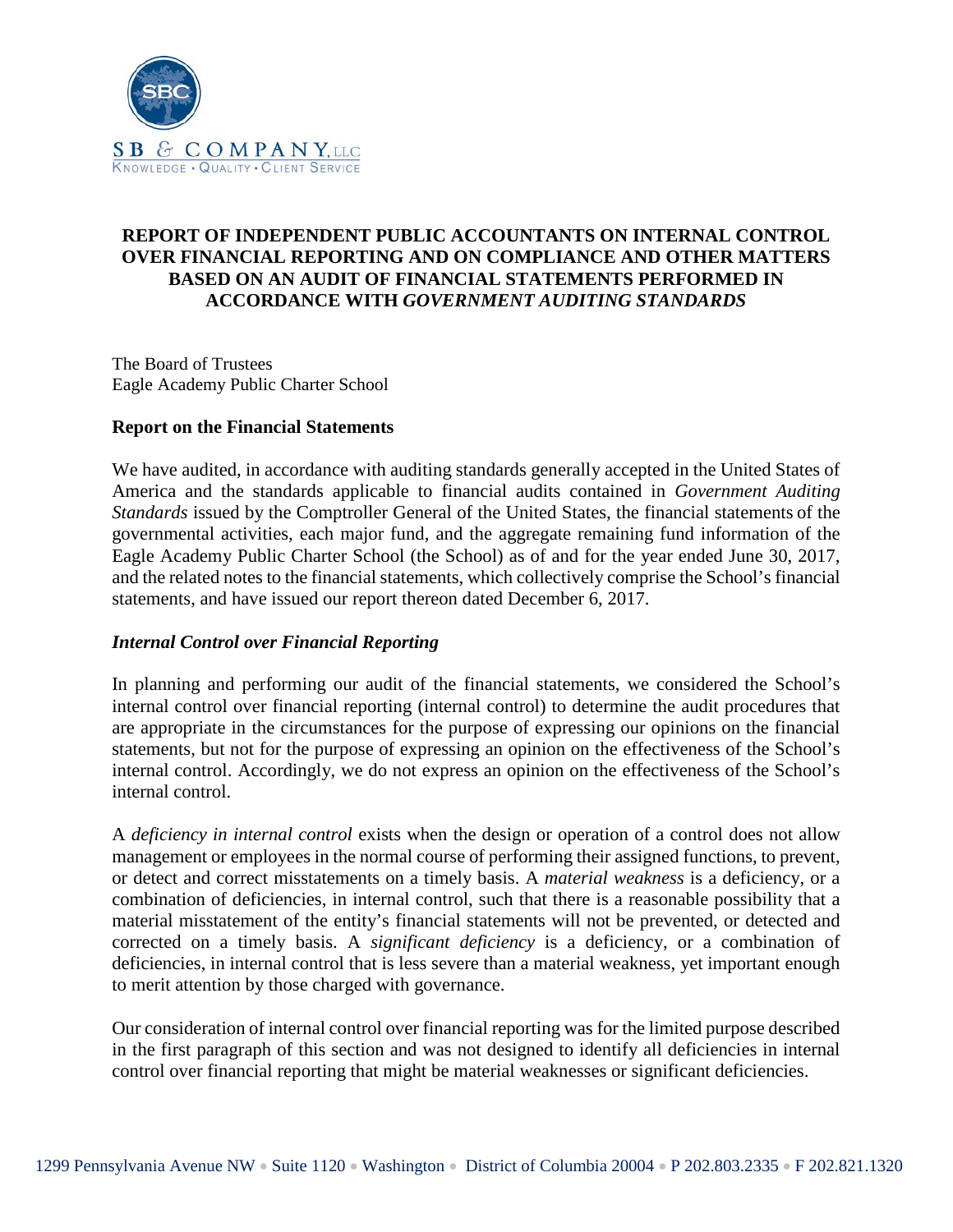

Given these limitations, during our audit we did not identify any deficiencies in internal control over financial reporting that we consider to be material weaknesses. However, material weaknesses may exist that have not been identified.

#### *Compliance and Other Matters*

As part of obtaining reasonable assurance about whether the School's financial statements are free from material misstatement, we performed tests of its compliance with certain provisions of laws, regulations, contracts, and grant agreements, noncompliance with which could have a direct and material effect on the determination of financial statement amounts. However, providing an opinion on compliance with those provisions was not an objective of our audit and, accordingly, we do not express such an opinion. The results of our tests disclosed no instances of noncompliance or other matters that are required to be reported under *Government Auditing Standards.*

#### **Purpose of this Report**

The purpose of this report is solely to describe the scope of our testing of internal control and compliance and the results of that testing, and not to provide an opinion on the effectiveness of the entity's internal control or on compliance. This report is an integral part of an audit performed in accordance with *Government Auditing Standards* in considering the entity's internal control and compliance. Accordingly, this communication is not suitable for any other purpose.

Washington, DC December 6, 2017

SB+ Company, Ifc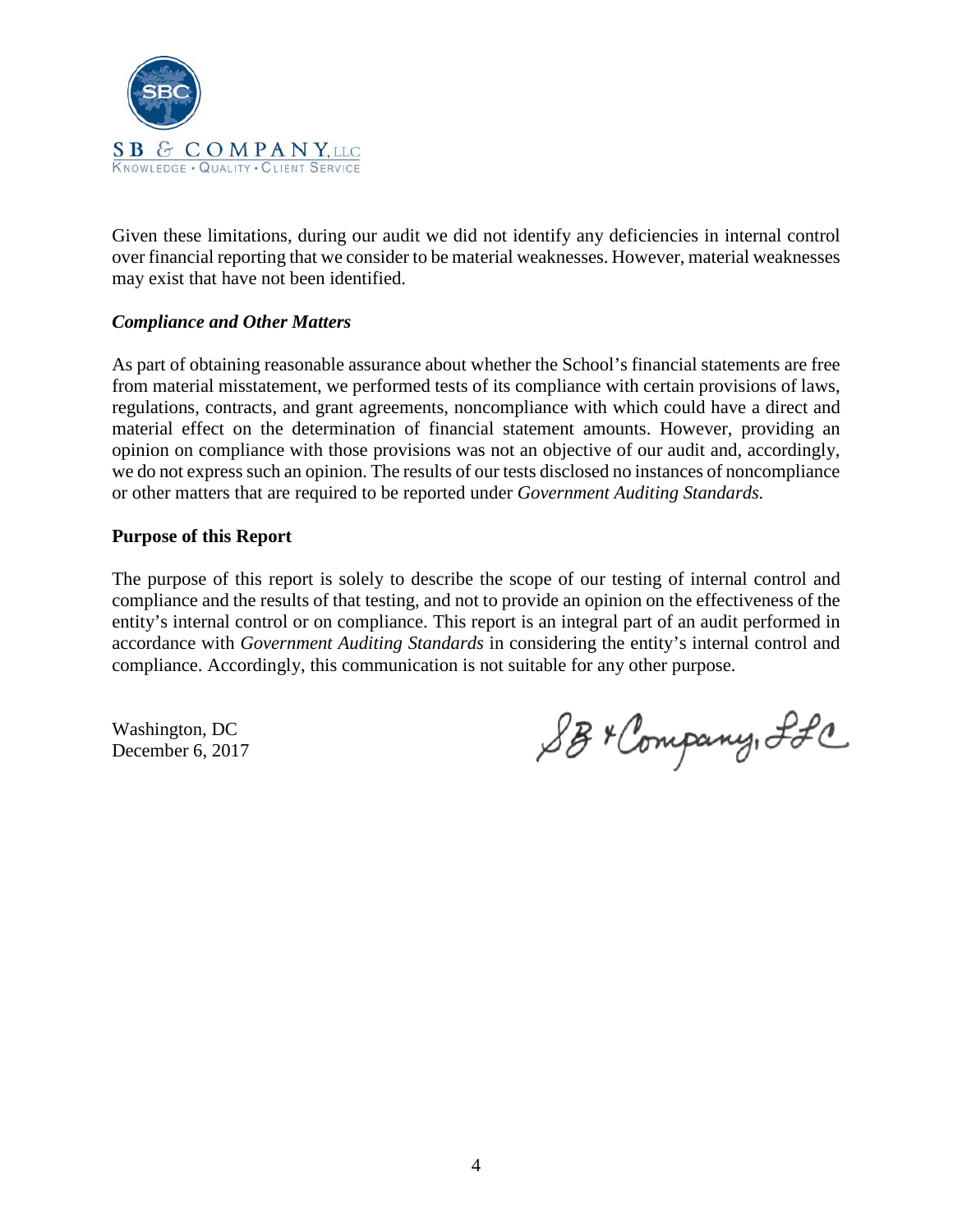

## **REPORT OF INDEPENDENT PUBLIC ACCOUNTANTS ON COMPLIANCE FOR EACH MAJOR FEDERAL PROGRAM AND REPORT ON INTERNAL CONTROL OVER COMPLIANCE IN ACCORDANCE WITH THE UNIFORM GUIDANCE**

The Board of Trustees Eagle Academy Public Charter School

#### **Report on Compliance for Each Major Federal Program**

We have audited the Eagle Academy Public Charter School's (the School) compliance with the types of compliance requirements described in the U.S. Office of Management and Budget (OMB) *Compliance Supplement* that could have a direct and material effect on each of the School's major Federal programs for the year ended June 30, 2017. The School's major Federal programs are identified in the summary of independent public accountant's results section of the accompanying schedule of findings and questioned costs.

#### *Management's Responsibility*

Management is responsible for compliance with the requirements of laws, regulations, contracts, and grants applicable to its Federal programs.

#### *Auditor's Responsibility*

Our responsibility is to express an opinion on compliance for each of the School's major Federal programs based on our audit of the types of compliance requirements referred to above. We conducted our audit of compliance in accordance with auditing standards generally accepted in the United States of America; the standards applicable to financial audits contained in *Government Auditing Standards*, issued by the Comptroller General of the United States; and the audit requirements of Title 2 U.S. Code of Federal Regulations (CFR) Part 200, *Uniform Administrative Requirements, Cost Principles, and Audit Requirements for Federal Awards* (Uniform Guidance). Those standards and the Uniform Guidance require that we plan and perform the audit to obtain reasonable assurance about whether noncompliance with the types of compliance requirements referred to above that could have a direct and material effect on a major Federal program occurred. An audit includes examining, on a test basis, evidence about the School's compliance with those requirements and performing such other procedures as we considered necessary in the circumstances.

We believe that our audit provides a reasonable basis for our opinion on compliance for each major Federal program. However, our audit does not provide a legal determination of the School's compliance.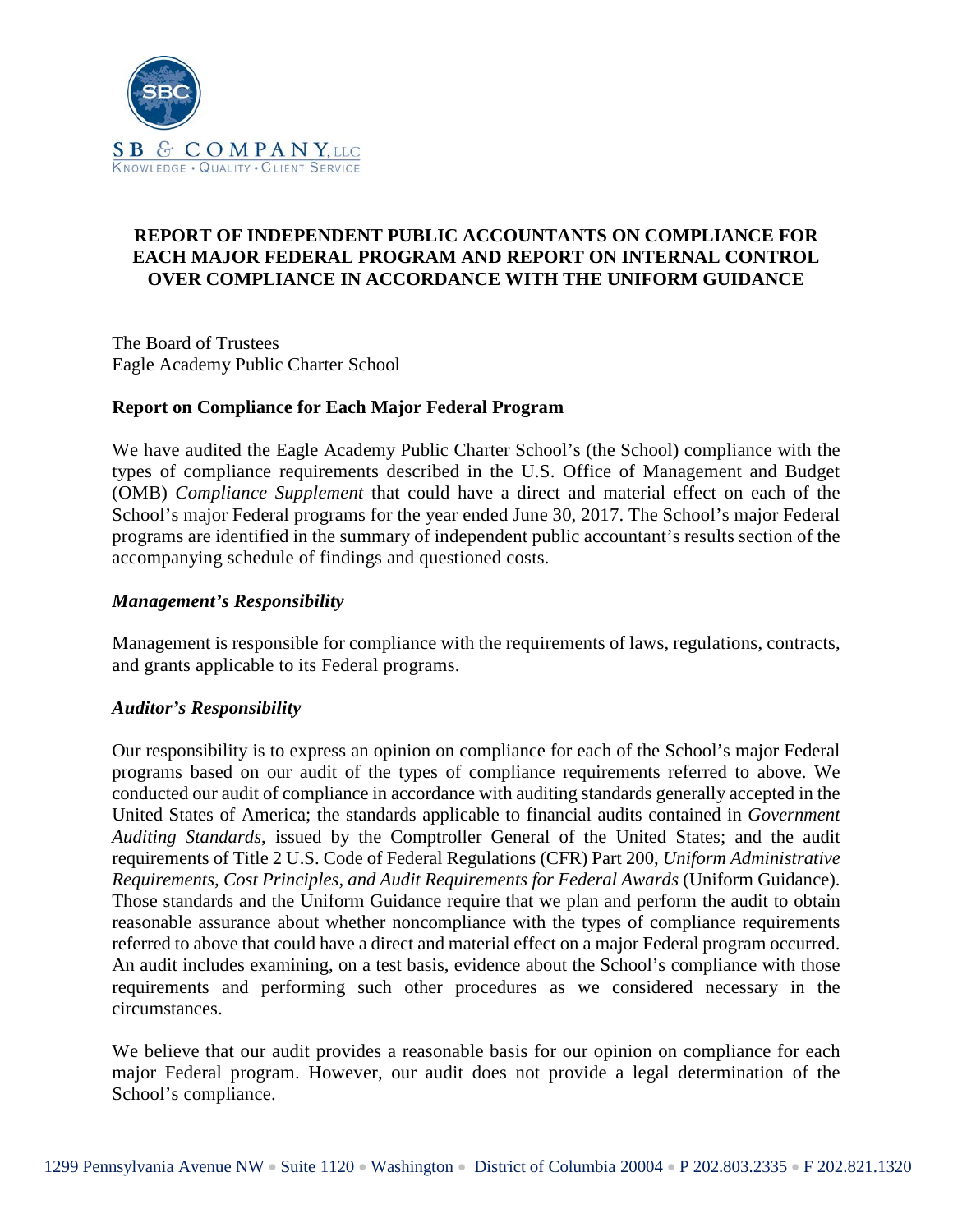

### *Opinion on Each Major Federal Program*

In our opinion, the School complied, in all material respects, with the types of compliance requirements referred to above that could have a direct and material effect on each of its major Federal programs for the year ended June 30, 2017.

#### **Report on Internal Control over Compliance**

Management of the School is responsible for establishing and maintaining effective internal control over compliance with the types of compliance requirements referred to above. In planning and performing our audit of compliance, we considered the School's internal control over compliance with the types of requirements that could have a direct and material effect on each major Federal program as a basis for designing auditing procedures that are appropriate in the circumstances for the purpose of expressing an opinion on compliance for each major Federal program and to test and report on internal control over compliance in accordance with the Uniform Guidance, but not for the purpose of expressing an opinion on the effectiveness of internal control over compliance. Accordingly, we do not express an opinion on the effectiveness of the School's internal control over compliance.

A *deficiency in internal control over compliance* exists when the design or operation of a control over compliance does not allow management or employees, in the normal course of performing their assigned functions, to prevent, or detect and correct noncompliance with a type of compliance requirement of a Federal program on a timely basis. A *material weakness in internal control over compliance* is a deficiency, or combination of deficiencies in internal control over compliance, such that there is a reasonable possibility that material noncompliance with a type of compliance requirement of a Federal program will not be prevented, or detected and corrected on a timely basis. A *significant deficiency in internal control over compliance* is a deficiency, or a combination of deficiencies, in internal control over compliance with a type of compliance requirement of a Federal program that is less severe than a material weakness in internal control over compliance, yet important enough to merit attention by those charged with governance.

Our consideration of internal control over compliance was for the limited purpose described in the first paragraph of this section and was not designed to identify all deficiencies in internal control over compliance that might be material weaknesses or significant deficiencies. We did not identify any deficiencies in internal control over compliance that we consider to be material weaknesses. However, material weaknesses may exist that have not been identified.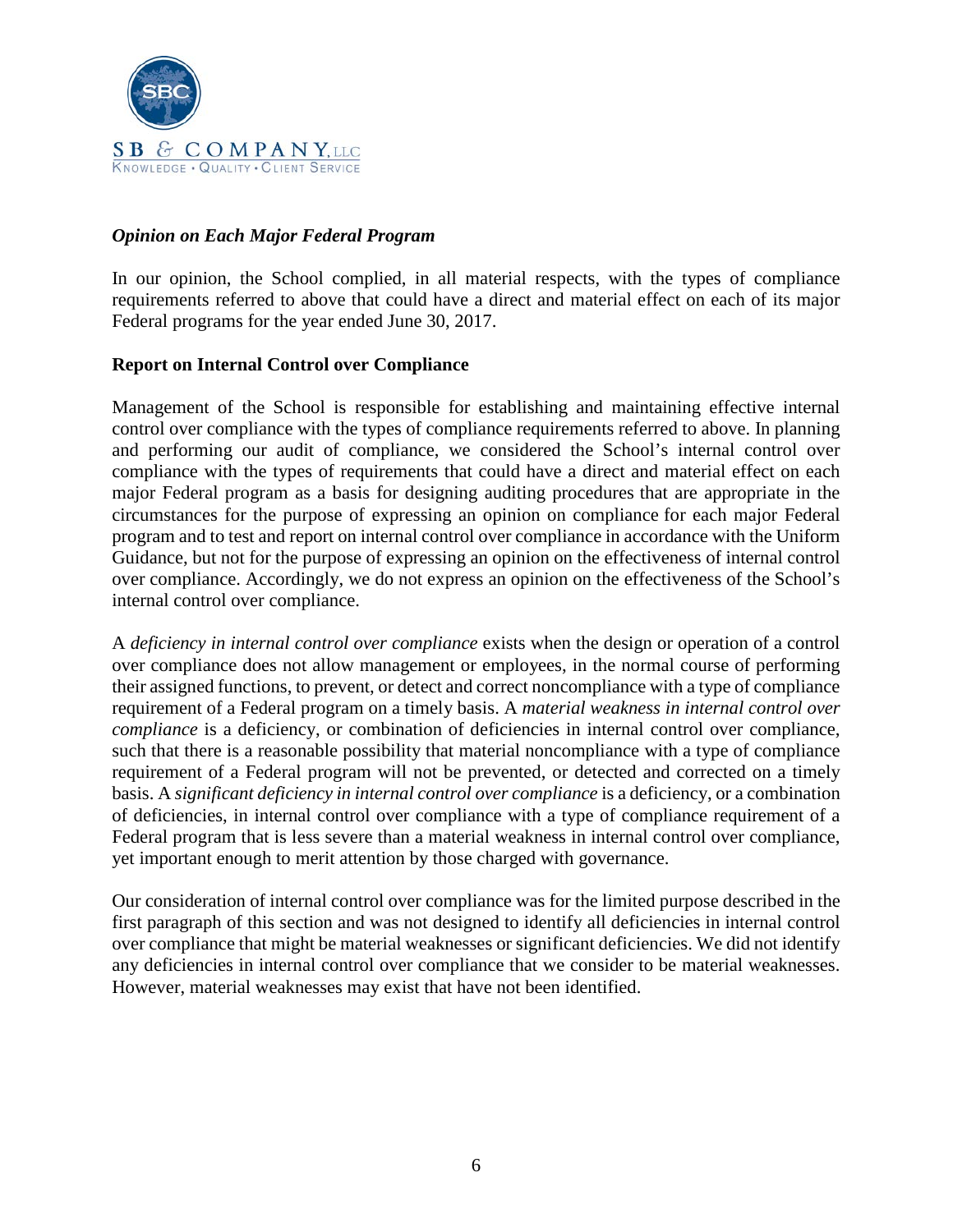

The purpose of this report on internal control over compliance is solely to describe the scope of our testing of internal control over compliance and the results of that testing based on the requirements of the Uniform Guidance. Accordingly, this report is not suitable for any other purpose.

Washington, DC December 6, 2017

SB+ Company, ILC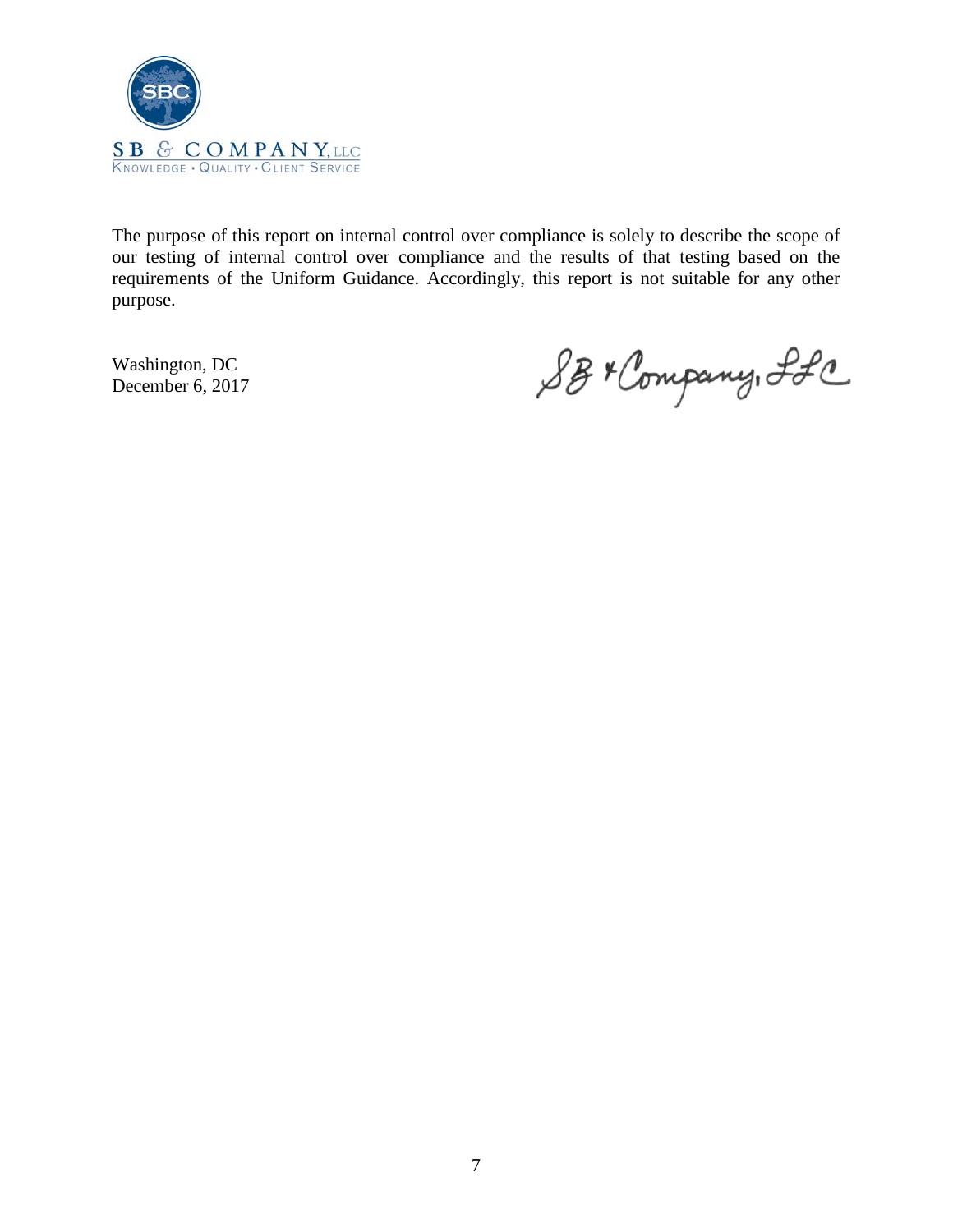## **Schedule of Expenditures of Federal Awards For the Year Ended June 30, 2017**

|                                                               |                              | Pass-through                        |                                |
|---------------------------------------------------------------|------------------------------|-------------------------------------|--------------------------------|
|                                                               | Federal                      | Entity                              |                                |
|                                                               | <b>CFDA</b><br><b>Number</b> | <b>Identifying</b><br><b>Number</b> | Federal<br><b>Expenditures</b> |
| Federal Grantor/Pass-through Grantor/Program or Cluster Title |                              |                                     |                                |
| <b>U.S. Department of Health and Human Services</b>           |                              |                                     |                                |
| Pass-through DC Public Schools                                |                              |                                     |                                |
| Temporary Assistance for Needy Families                       | 93.558                       | Unknown                             | \$<br>342,576                  |
| Medicaid                                                      | 93.778                       | Unknown                             | 187,592                        |
| Total U.S. Department of Health and Human Services            |                              |                                     | 530,168                        |
| <b>U.S. Department of Education</b>                           |                              |                                     |                                |
| Pass-through DC Public Schools                                |                              |                                     |                                |
| Title I Grants to Local Educational Agencies                  | 84.010A                      | Unknown                             | 364,413                        |
| Title II Grants to Local Educational Agencies                 | 84.367                       | Unknown                             | 79,316                         |
| Title II Part A SAHE - Improving Teacher Quality State Grant  | 84.367                       | Unknown                             | 42,409                         |
| Special Education Cluster (IDEA)                              |                              |                                     |                                |
| Grants to States (IDEA, Part B)                               | 84.027                       | Unknown                             | 127,825                        |
| Preschool Grants (IDEA Preschool)                             | 84.173                       | Unknown                             | 3,769                          |
| <b>Total Special Education Cluster (IDEA)</b>                 |                              |                                     | 131,594                        |
| <b>Education Agency Grants - School Climate</b>               | 84.184G                      | Unknown                             | 268,832                        |
| SOAR grants                                                   | 84.370C                      | Unknown                             | 273,000                        |
| Title V -B Charter School Dissemination                       | 84.282A                      | Unknown                             | 45,234                         |
| Pass-through Office of State of Superintendent of Education   |                              |                                     |                                |
| School Technology Fund                                        | 84.Unknown                   | Unknown                             | 42,615                         |
| Total U.S. Department of Education                            |                              |                                     | 1,247,413                      |
| <b>U.S. Department of Agriculture</b>                         |                              |                                     |                                |
| Pass-through DC Public Schools                                |                              |                                     |                                |
| <b>Child Nutrition Cluster</b>                                |                              |                                     |                                |
| National School Breakfast/ Lunch Program                      | 10.555                       | Unknown                             | 460,235                        |
| School Breakfast Program                                      | 10.553                       | Unknown                             | 310,700                        |
| <b>Total Child Nutrition Cluster</b>                          |                              |                                     | 770,935                        |
| Fresh Fruit and Vegetable Program                             | 10.582                       | Unknown                             | 76,261                         |
| Child and Adult Care Food Program                             | 10.558                       | Unknown                             | 125,962                        |
| Total U.S. Department of Agriculture                          |                              |                                     | 973,158                        |
| <b>TOTAL EXPENDITURES OF FEDERAL AWARDS</b>                   |                              |                                     | \$<br>2,750,739                |

The accompanying notes are an integral part of this schedule.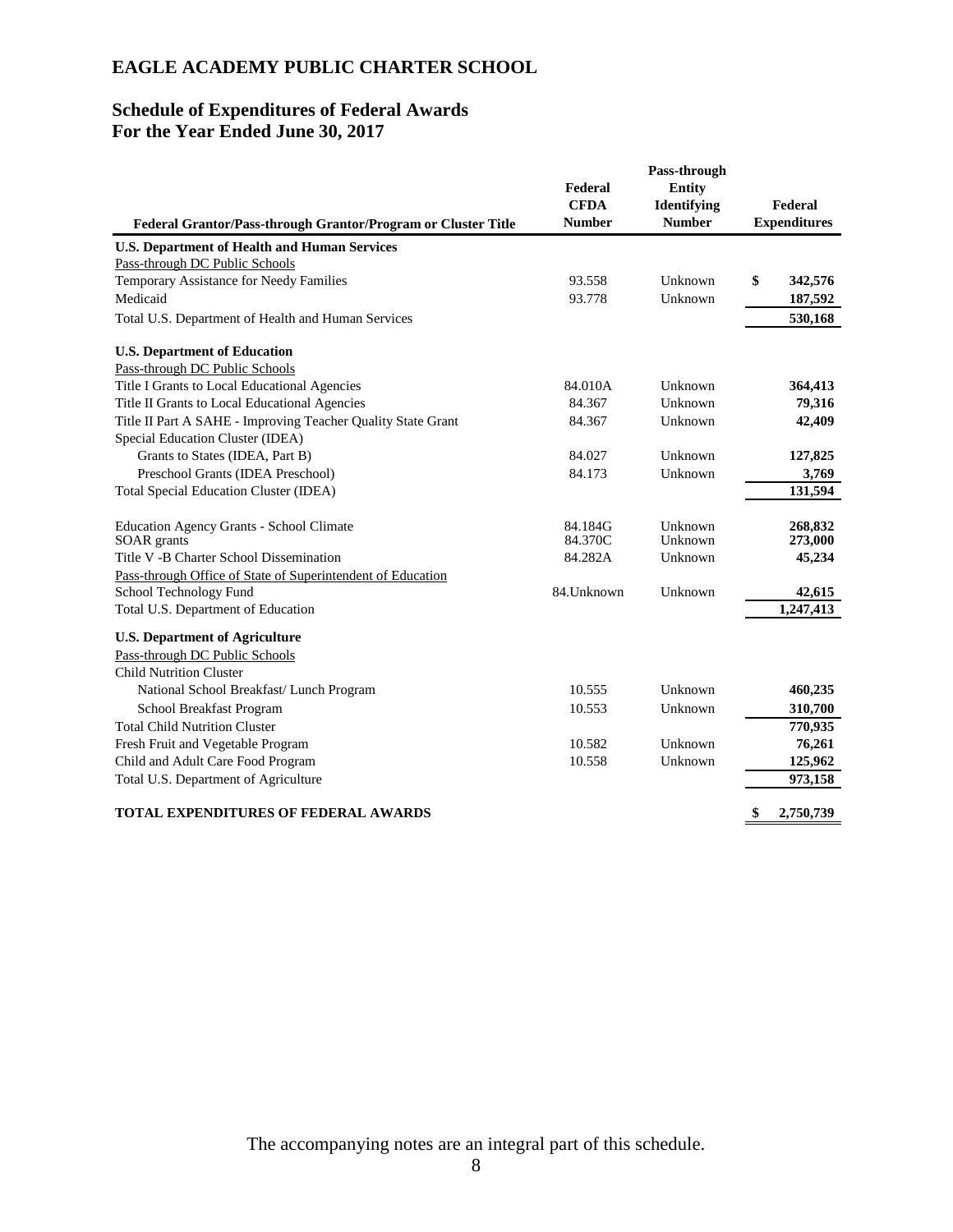#### **Notes to the Schedule of Expenditures of Federal Awards June 30, 2017**

#### **1. SUMMARY OF SIGNIFICANT ACCOUNTING POLICIES**

#### **Basis of Accounting**

All Federal grant operations of Eagle Academy Public Charter School (the School) are included in the scope of Title 2 U.S. Code of Federal Regulations part 200, Uniform Administration Requirement, Cost Principles, and Audit Requirements for Federal Awards (the Single Audit). The Single Audit was performed in accordance with the provisions of the OMB Compliance Supplement (the Compliance Supplement). Compliance testing of all requirements, as described in the Compliance Supplement, was performed for the grant program noted below. This program represents Federal award programs for fiscal year 2017 cash and non-cash expenditures to ensure coverage of at least 20% of Federally granted funds. Actual coverage is 30% of total cash and non-cash Federal award program expenditures.

Expenditures reported on the schedule of expenditures of Federal awards are reported on the accrual basis of accounting. Such expenditures are recognized following, as applicable, either the cost principles in OMB Circular A-122, *Cost Principles for Non-Profit Organizations*, or the cost principles contained in Title 2 U.S. Code of Federal Regulations Part 200, *Uniform Administrative Requirements, Cost Principles, and Audit Requirements for Federal Awards*, wherein certain types of expenditures are not allowable or are limited as to reimbursement. The School has elected not to use the 10-percent de minimis indirect cost rate as allowed under the Uniform Guidance.

|                                         | <b>Federal CFDA</b> |                     | <b>Federal</b> |
|-----------------------------------------|---------------------|---------------------|----------------|
| <b>Major Programs</b>                   | <b>Number</b>       | <b>Expenditures</b> |                |
| National School Breakfast/Lunch Program | 10.555              |                     | 460,235        |
| School Breakfast Program                | 10.553              |                     | 310,700        |
| <b>Total Child Nutrition Cluster</b>    |                     | S                   | 770,935        |

#### **2. BASIS OF PRESENTATION**

The accompanying schedule of expenditures of Federal awards (the Schedule) includes the Federal award activity of the School under programs of the Federal government for the year ended June 30, 2017. The information in this Schedule is presented in accordance with the requirements of Title 2 U.S. Code of Federal Regulations Part 200, *Uniform Administrative Requirements, Cost Principles, and Audit Requirements for Federal Awards.* Because the schedule of expenditures of Federal awards presents only a selected portion of the operations of the School, it is not intended to and does not present the financial position, changes in net assets, or cash flows of the School.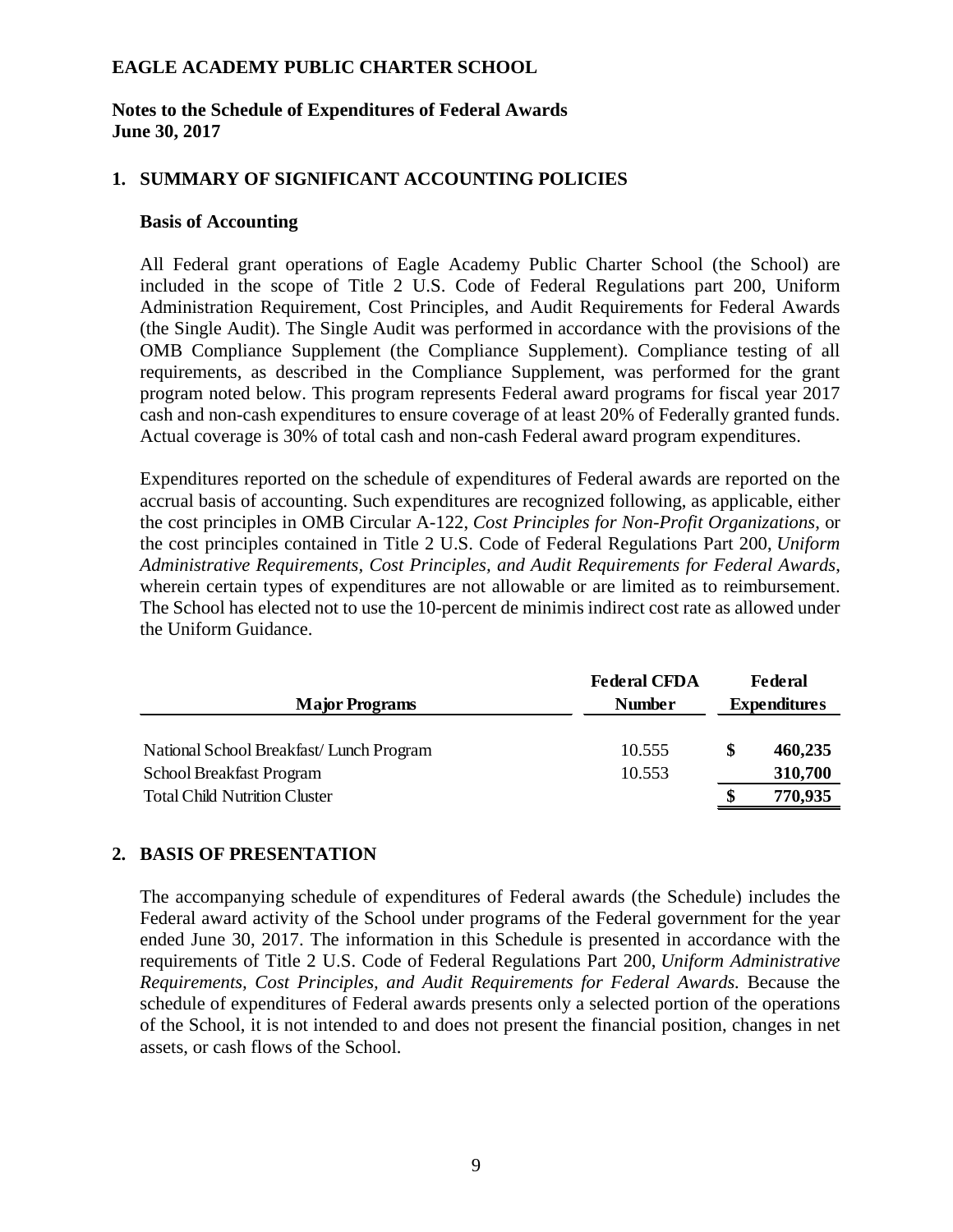#### **Notes to the Schedule of Expenditures of Federal Awards June 30, 2017**

### **3. MEDICAID ADMINISTRATION SUPPORT PROGRAM**

Medicaid expenditure of \$184,065 is not included in the threshold amount to require an entity to have a Single Audit because there is already separate and sufficient monitoring of this program being done. However, for the purposes of the schedule of expenditures of Federal awards reporting, the Medicaid payments must be reported.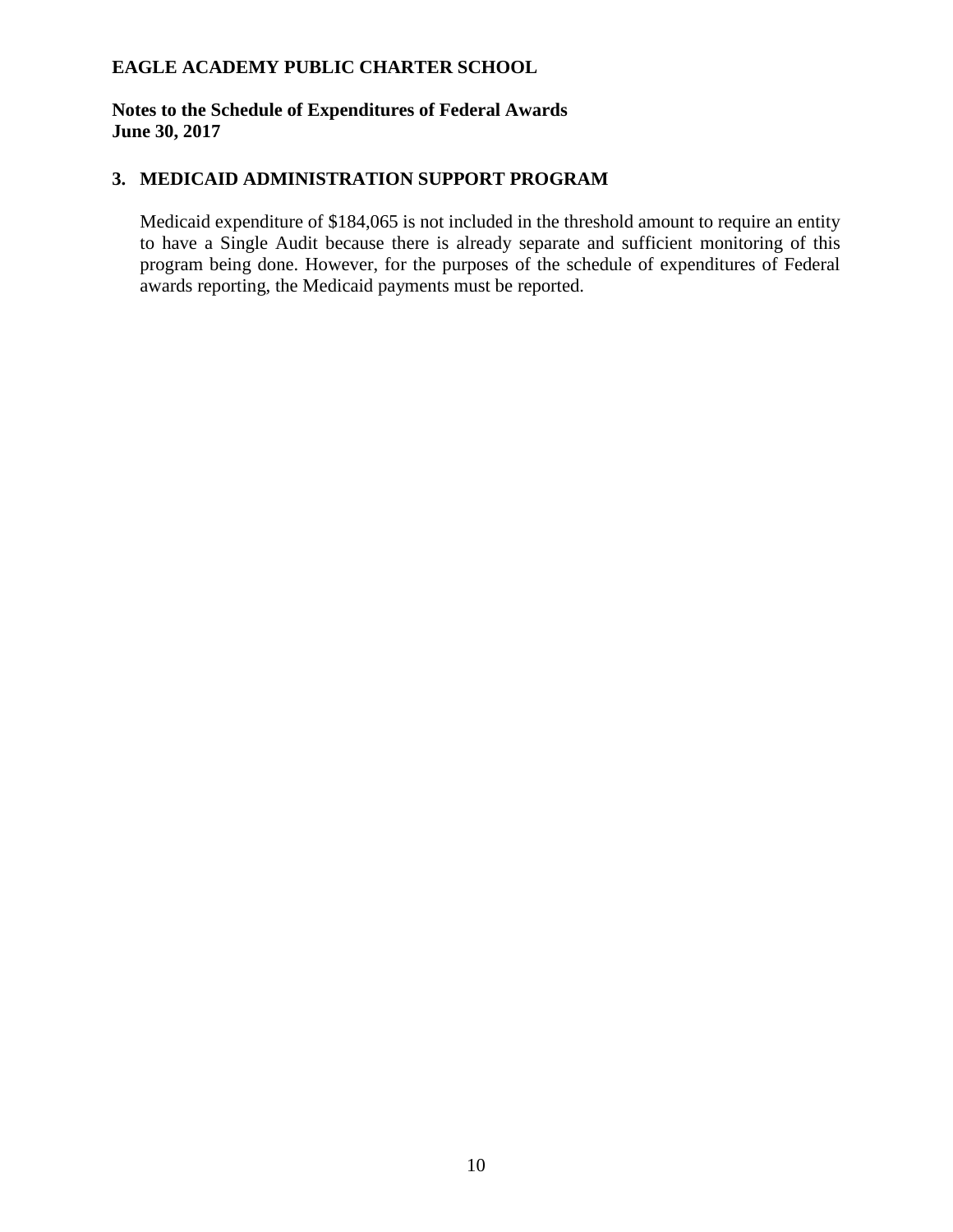#### **Schedule of Findings and Questioned Costs For the Year Ended June 30, 2017**

#### **Section I –Summary of Independent Public Accountants' Results**

# **Financial Statements** Type of Independent Public Accountants' Report issued Unmodified Internal control over financial reporting: Material weakness(es) identified? No<br>Significant deficiency(ies) identified? None Reported Significant deficiency(ies) identified? Noncompliance material to financial statements noted? No **Federal Awards** Type of Independent Public Accountants' Report issued on compliance for major programs Unmodified

| $\frac{1}{2}$                                                |               |
|--------------------------------------------------------------|---------------|
| Internal control over major programs:                        |               |
| Material weakness(es) identified?                            | No            |
| Significant deficiency (ies) identified?                     | None Reported |
| Audit findings disclosed that are required to be reported in |               |
| accordance with Section 200.516 of Uniform Guidance?         | No            |

#### **Identification of Major Programs**

| <b>Major Programs</b>                                            | <b>Federal CFDA</b><br><b>Number</b> | Federal<br><b>Expenditures</b> |
|------------------------------------------------------------------|--------------------------------------|--------------------------------|
| National School Breakfast/Lunch Program                          | 10.555                               | \$<br>460,235                  |
| School Breakfast Program                                         | 10.553                               | 310,700                        |
| <b>Total Child Nutrition Cluster</b>                             |                                      | 770,935                        |
| Threshold used to distinguish between type A and type B programs |                                      | \$<br>750,000                  |
| Auditee qualified as low-risk auditee?                           |                                      | Yes                            |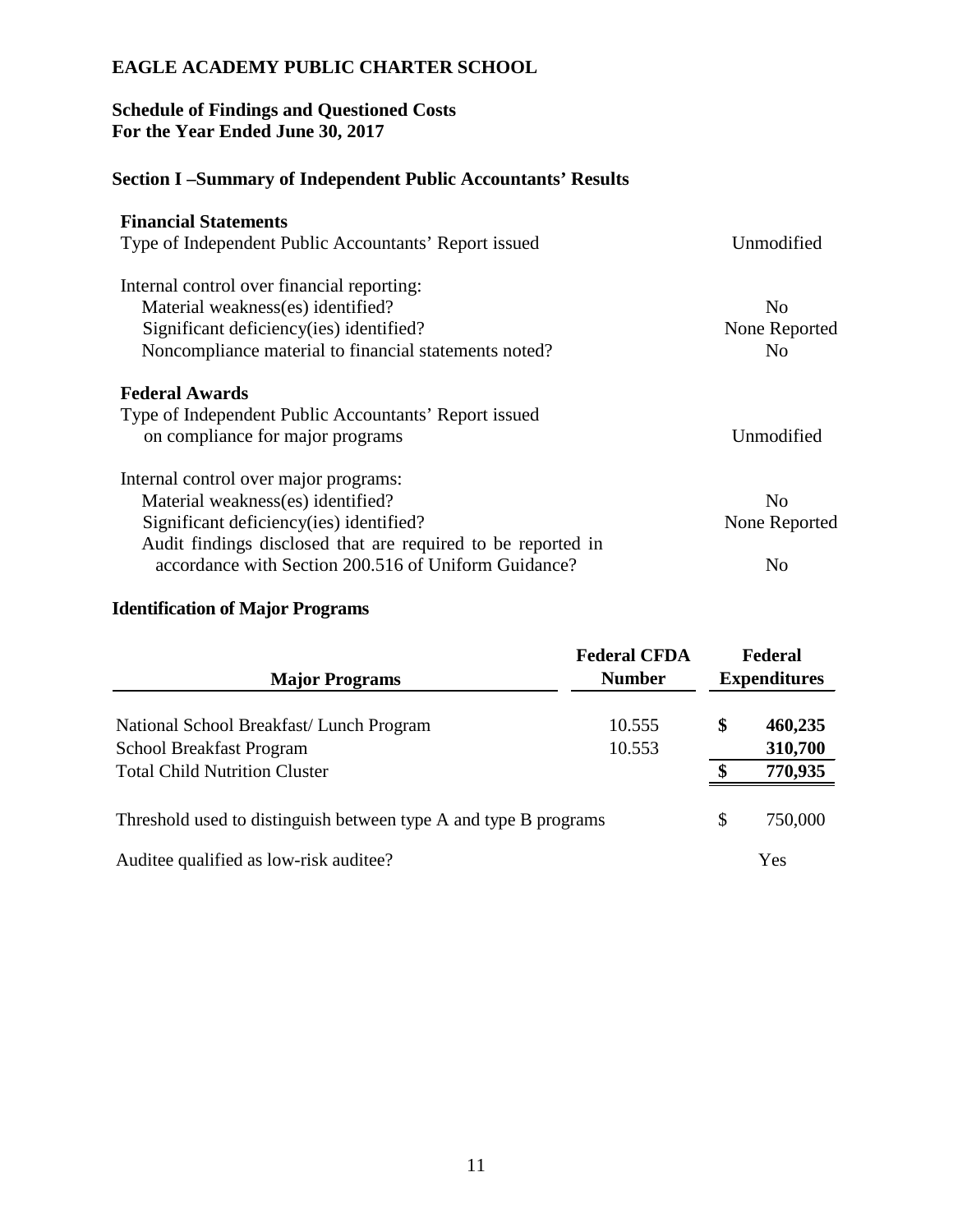## **Schedule of Findings and Questioned Costs For the Year Ended June 30, 2017**

# **Section II –Financial Statement Findings**

None noted.

# **Section III –Federal Award Findings**

None noted.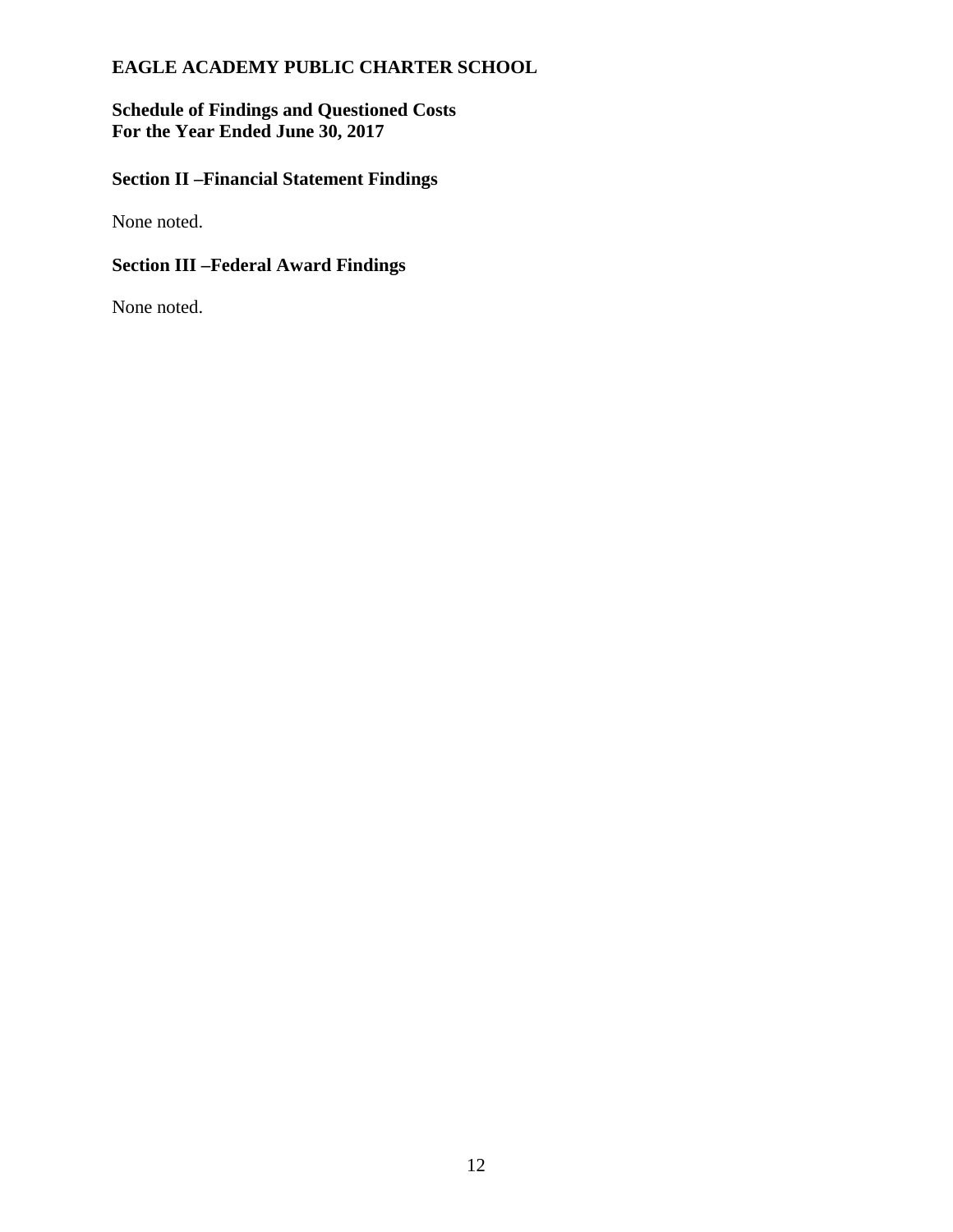**Schedule of Prior Year Findings and Questioned Costs For the Year Ended June 30, 2017** 

### **Reference Number: 2016-001**

**United States Department of Education CFDA No. 84.010A – Title I Grants to Local Education Agencies**

### **Type of Finding – Noncompliance and Control Deficiency over Special Tests and Provisions**

#### *Criteria*

A local educational agency (LEA) has to ensure that any teacher whom it hires to teach a core academic subject is highly qualified as defined in 34 CFR section 200.56. Core academic subjects refer to English, reading or language arts, mathematics, science, foreign languages, civics and government, economics, arts, history and geography.

An LEA must ensure that each paraprofessional who is hired by the LEA and who works in a program supported with Title I, Part A funds, meets specific qualification requirements. A paraprofessional must hold a high school diploma or its recognized equivalent and meet one of the following requirements:

- 1) Have completed at least 2 years of study at an institution of higher education.
- 2) Have obtained an associate's or higher degree.
- 3) Have met a rigorous standard of quality, and can demonstrate through a formal State or local academic assessment knowledge of, and the ability to assist in instructing, reading/language arts, writing, and mathematics, or reading readiness, writing readiness, and mathematics readiness.

#### *Condition*

During our audit, we noted for two (2) out of eight (8) instructors selected for testing, management was unable to provide support that the instructors met the criteria for highly qualified, as defined above.

## *Cause*

The School did not properly retain source records to provide evidence that instructors working in programs supported with Title I, Part A funds met the criteria in 34 CFR section 200.56.

## *Effect*

The possibility exists that Title I, Part A funds were used to support unqualified instructors.

#### *Recommendation*

We recommend that for each teacher and paraprofessional hired to instruct a core academic subject, management retain source records that document how the criteria for highly qualified is met.